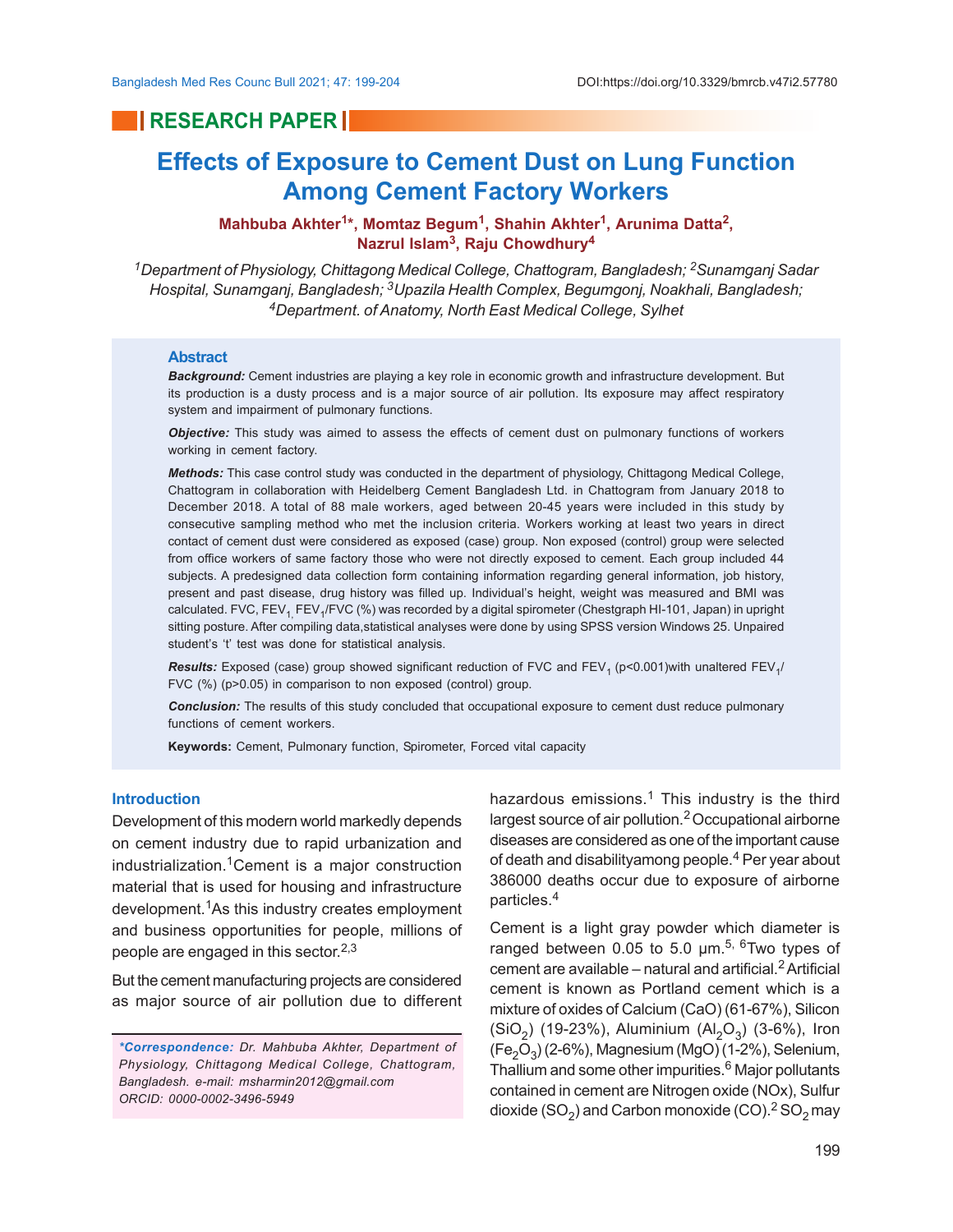cause throat and nose irritation, Nitrogen oxide may cause lung tissue damage and CO can cause reduction of Oxygen delivery to various organs and tissues.<sup>2</sup> It may also contribute to smog formation in air which create respiratory problems.<sup>2</sup>

Long term exposure of cement dust may cause varying degree of lung function reduction, respiratory symptoms like dyspnea, chest pain, sneezing, phlegm, wheeze, prolonged and recurrent cough, pneumoconiosis, bronchitis, sinusitis, bronchial asthma and lung cancer. 2, 6-9

Cement dust particles may enter through respiratory tract or gastrointestinal tract or both by inhalation or swallowing.<sup>8</sup> Health risk on people depends on deposition pattern, exposure duration, size and composition of the particles, individual susceptibility and biological responses exerted by particles in various region of respiratory tract.<sup>1, 10-11</sup>

Though millions of people are engaged with this industry but most of them are unaware of hazardous effect of cement on human body.<sup>12</sup> So, they work without proper protective equipment, high quality face mask, appropriate training and inadequate knowledge regarding their working environment.<sup>12</sup> Several previous study observed pulmonary function test like FVC,  $FEV<sub>1</sub>$ and FEV<sub>1</sub>/FVC (%) of cement workers by spirometer to observe the effect of cement on pulmonary functions.<sup>5-7, 13-16</sup> Some researchers found significant reduction, some found unaltered lung function in their study subjects.5-7, 13-16 In Bangladesh, no adequate data is available regarding the effect of cement dust on pulmonary functions. So, this study was designed to evaluate the effect of cement dust on pulmonary functions such as forced vital capacity (FVC), forced expiratory volume in 1st second (FEV<sub>1</sub>) and FEV<sub>1</sub>/ FVC (%) to make awareness and protect the workers from developing chronic respiratory disease, which may be also helpful for lowering medical costing of the workers and development of economic growth of the country.

### **Materials and Methods**

This case control study was conducted in the department of physiology,Chittagong Medical College, Chattogram with collaboration of Heidelberg Cement Bangladesh Ltd. Chattogramfrom January 2018 to December 2018. Ethical approval was obtained from the IRB of the Chittagong Medical College. Study subjects were selected from workers of Heidelberg

cement factory ltd. at Chattogram. Forty four apparently healthy, 20-45 yearsaged non-smoker male, working 8-10 hrs/day for six days/week for more than 2 years in direct contact of cement were selected as exposed (case) group.Age matched non exposed (control) group were taken from office workers of same factory those who were not in direct contact of cement dust. They were explained about the aims, objectives and whole procedure of the study clearly. They were also encouraged for voluntary participation and allowed freedom to withdraw from the study at any time. They were also ensured that collected data will be used only for research purpose. Informed written consent was taken from each individual.

On the basis of inclusion and exclusion criteria subjects were selected by consecutive sampling method. On the day of data collection information of subjects regarding age, job duration, site and position of work place, use of safety gadget,physical condition, drug and smoking history, acute or chronic cardiorespiratory abnormality of subjects were recorded. Subjects having history of any respiratory disease, skin rash, chronic cough, fever, acute infection, hypertension, chest deformities, history of major abdominal or thoracic surgery, diabetes, hypertension, those who were taking bronchodilators, sedative, antitubercular therapy, steroid, beta blocker, chemotherapeutics were excluded from the study.

Height was measured in feet-inches by plotting a height measuring scale against the wall. Standing straightly on bare foot, from the top of the vertex to the bottom of the foot height was recorded.Weight was measured in kilogram (Kg) by a standard analogue weighing machine on bare foot and avoid excess clothing. Then BMI was calculated general physical examination was performed.

For exclusion of diabetes mellitus RBS was measured by glucometer (One touch ultra, USA, A W-061-566-01A) and to exclude anaemia Hb% was done instantaneously by Sahli-Adam's acid hematin method with the help of a trained technician.

After analysing the case record form, selected subjects were undergone spirometry. Prior to spirometry, they were demonstrated clearly and practiced several times. Those who performed perfectly were included as study subject.

For spirometric test subjects were asked to sit upright on a comfortable chair quietly with loose clothing and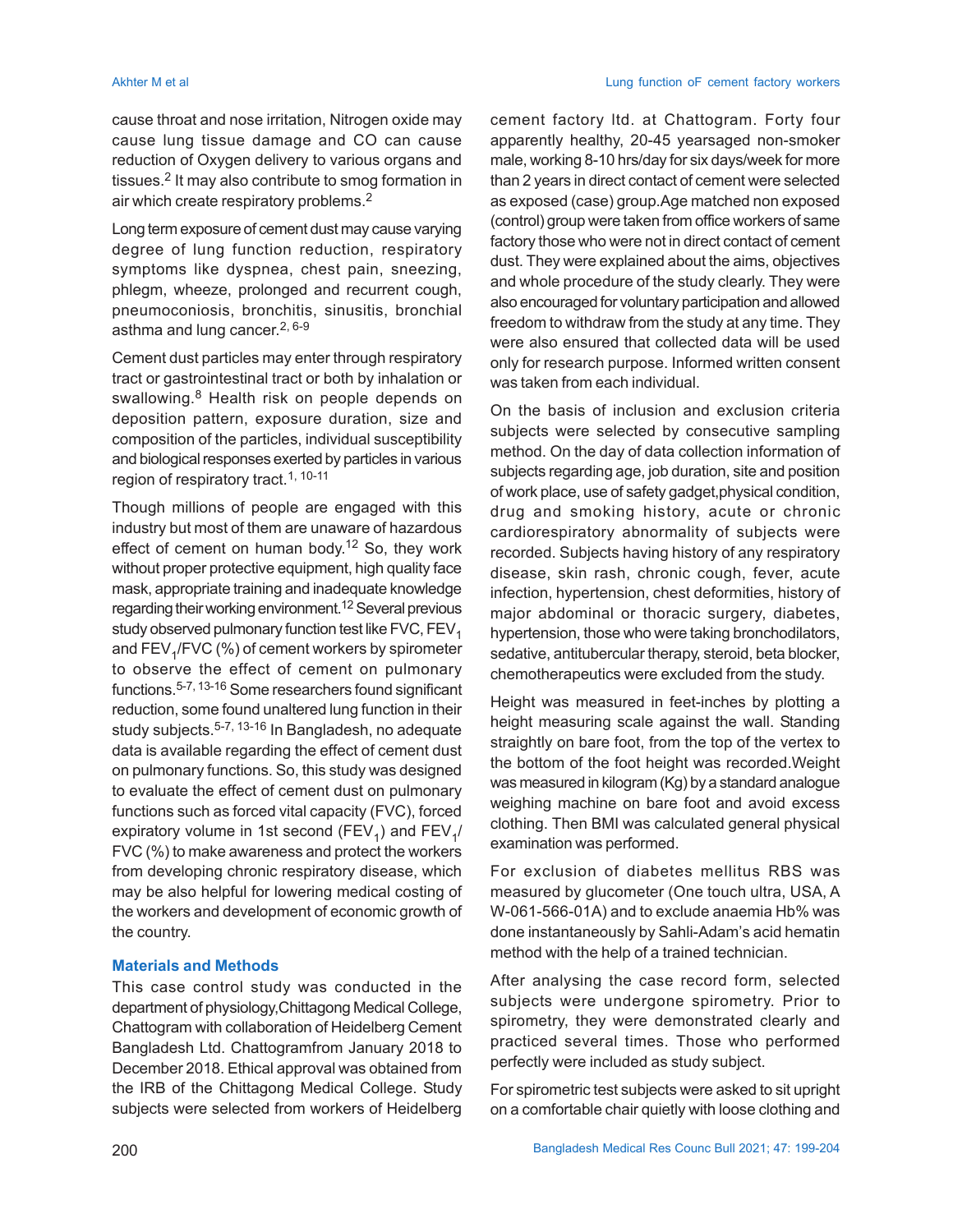#### Lung function oF cement factory workers Akhter M et al. Achter M et al. Achter M et al. Achter M et al.

relaxed for 5 minutes. Then switch of the spirometer was on and information regarding subject's ID, age, height (cm), weight (kg), sex, race was imputed in the device. Disposable card board mouthpiece was used for each individual.After nose clipping, mouthpiece was placed in between the lips of subject.<sup>17</sup> They were asked to hold the mouthpiece horizontally in their hand and put the lips tightly around the mouthpiece for good sealing. Then they were asked to inhale as deeply and rapidly as possible and exhale forcefully as possible for possible longest period into the mouthpiece.<sup>17</sup> After three attempts, the best of three recordings was taken.Then nose clips were removed andthe machine was powered off.17 The readings of FVC, FEV<sub>1</sub>, FEV<sub>1</sub>/FVC (%) were collected from the tracing of spirometer and recordedin data collection form.

After compiling data were analysed by using SPSS (Statistical Program for the Social Sciences) version on 25. Between groups comparison of variables were done by unpaired student's 't' test. *p* value <0.05 was accepted as level of significance.

### **Results**

The mean  $(\pm SD)$  age of non exposed (control) group and exposed (case) group were 37.05±6.52 years and 37.23±8.29 years respectively.The mean (± SD) height of non exposed (control) group and exposed (case) group were 164.89±4.68 cm and 164.50±3.91 cm respectively. The mean (±SD) weight of non exposed (control) group and exposed (case) group were60.18±3.71 kg and 60.02±3.55 kg respectively. The mean (± SD) BMI of non exposed (control) group and exposed (case) group were 22.10±0.88 kg/m<sup>2</sup> and 22.17±0.73 kg/m<sup>2</sup> (table I). Non significant difference (*p*>0.05) were observed regarding age, height, weight and BMI of both group workers (table I).

Mean (± SD) FVC of non exposed (control) group and exposed (case) group were 3.13±0.37 liter and 2.22±0.30 liter respectively.Mean (± SD) FEV<sub>1</sub> of non exposed (control) group and exposed (case) group were 2.97±0.33 liter and 2.13±0.28 liter respectively. Mean ( $\pm$  SD) FEV<sub>1</sub>/FVC (%) of non exposed (control) group and exposed (case) group were 95.01±5.35 % and 95.82±5.23 % respectively (table II). The mean of FVC and FEV<sub>1</sub> was significantly (*p*<0.001) reduced in exposed (case) group workers (Table II). Bar charts also showing the difference between two groups regarding FVC and FEV $_{\rm 1}$  (figure 1 and figure 2). But FEV<sup>1</sup> /FVC (%) showed non significant (*p*>0.05) difference in both group (table II).

| Table I: Age, Height, Weight and BMI ofnon exposed (control) and exposed (case) group (n=88) |  |  |  |
|----------------------------------------------------------------------------------------------|--|--|--|
|                                                                                              |  |  |  |

| <b>Variables</b> | Non exposed Group | <b>Exposed Group</b> | p value               |
|------------------|-------------------|----------------------|-----------------------|
|                  | (control)         | (case)               | (t value)             |
|                  | $[n=44]$          | $[n=44]$             |                       |
|                  | Mean $±$ SD       | Mean $±$ SD          |                       |
|                  | (Range)           | (Range)              |                       |
| Age (years)      | $37.05 \pm 6.52$  | $37.23 \pm 8.29$     | 0.909 <sup>ns</sup>   |
|                  | $(22 - 45)$       | $(21 - 45)$          | (0.114)               |
|                  |                   |                      |                       |
| Height (cm)      | $164.89 \pm 4.68$ | $164.50 \pm 3.91$    | $0.675$ <sup>ns</sup> |
|                  | $(152 - 172)$     | $(157 - 172)$        | (0.420)               |
|                  |                   |                      |                       |
| Weight (Kg)      | $60.18 \pm 3.71$  | $60.02 \pm 3.55$     | 0.837 <sup>ns</sup>   |
|                  | $(52 - 68)$       | $(52 - 68)$          | (0.206)               |
|                  |                   |                      |                       |
| BMI $(Kg/m2)$    | $22.10 \pm 0.88$  | $22.17 \pm 0.73$     | 0.713 <sup>ns</sup>   |
|                  | $(19.70 - 22.90)$ | $(20.10 - 22.90)$    | (0.369)               |

Statistical analysis done by UnpairedStudent's 't'-test. Data expressed as Mean  $\pm$  SD, n = number of the subjects, Figures in parenthesis indicate Range, ns = not significant (*p*>0.05), BMI = Body Mass Index.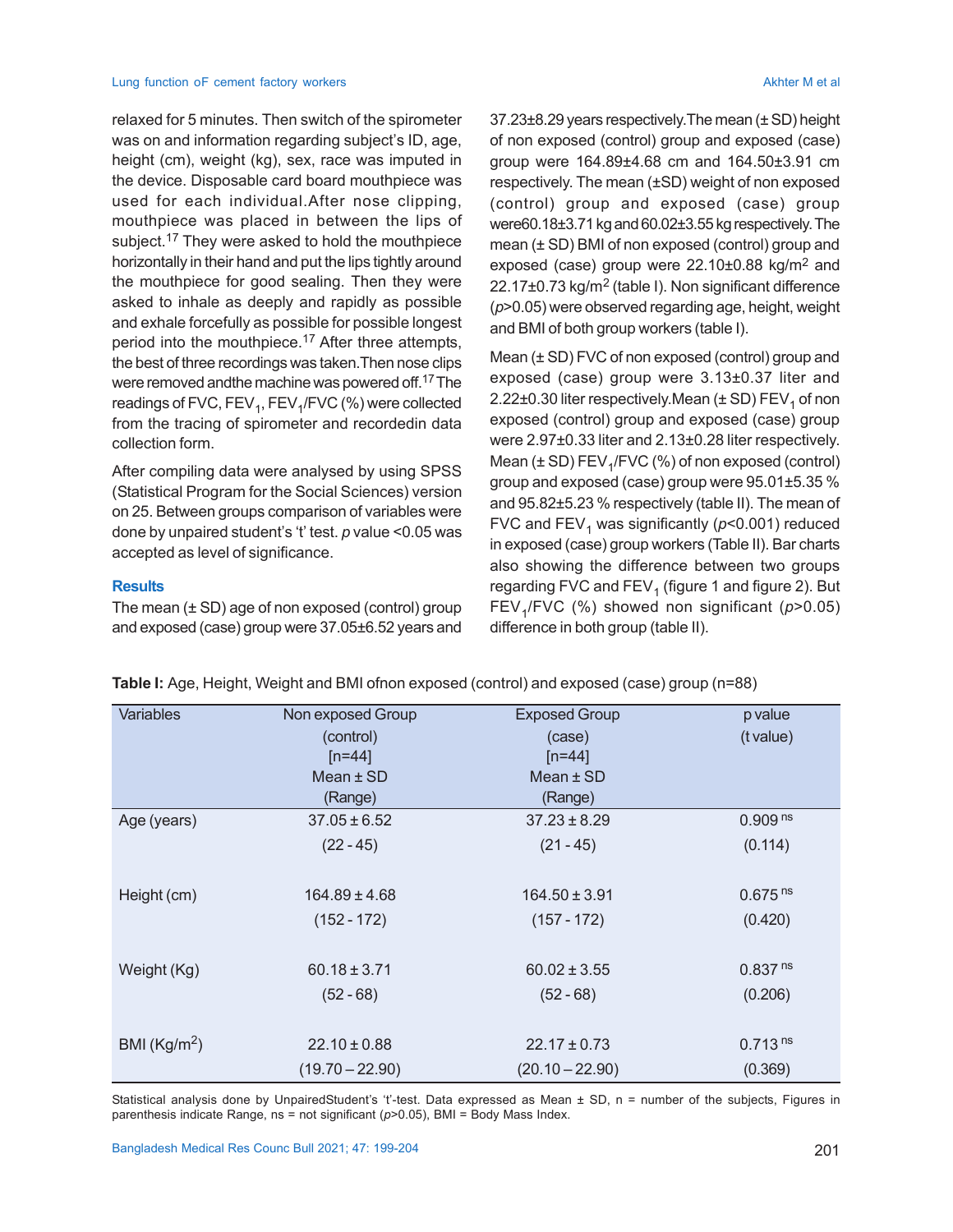| <b>Variables</b> | Non exposed group | <b>Exposed group</b> | p value      |
|------------------|-------------------|----------------------|--------------|
|                  | (control)         | (case)               | (t value)    |
|                  | $[n=44]$          | $[n=44]$             |              |
|                  | Mean $\pm$ SD     | Mean $±$ SD          |              |
|                  | (Range)           | (Range)              |              |
| FVC (Liter)      | $3.13 \pm 0.37$   | $2.22 \pm 0.30$      | $< 0.001$ ** |
|                  | $(2.53 - 3.91)$   | $(1.70 - 2.86)$      | (12.61)      |
| $FEV1$ (Liter)   | $2.97 \pm 0.33$   | $2.13 \pm 0.28$      | $< 0.001$ ** |
|                  | $(2.38 - 3.67)$   | $(1.58 - 2.78)$      | (12.72)      |
| $FEV1/FVC$ (%)   | $95.01 \pm 5.35$  | $95.82 \pm 5.23$     | $0.473^{ns}$ |
|                  | $(80.40 - 100)$   | $(81.45 - 100)$      | (0.721)      |

Statistical analysis done by Unpaired Student's 't'-test. Data expressed as Mean ± SD, n = number of the subjects, FVC = Forced Vital Capacity,  $\mathsf{FEV}_1$  = Forced Expiratory Volume in 1st Second

\*\*= statistically significant test ( $p$ <0.001), ns = not significant ( $p$ >0.05)



**Figure 1:** Bar diagram showing mean of measured FVC of non exposed (control) and exposed (case) group (44 in each group)

#### **Discussion**

In this study, no significant difference was observed between non exposed (control) and exposed (case) group workers in respect of age, height, weight and BMI. It indicates that subject selection was similar in both group.

Pulmonary functions FVC and FEV<sub>1</sub> showed significant reduction among exposed (case) group workers in comparison to non exposed (control) group workers. But FEV<sub>1</sub>/FVC (%) showed insignificant difference. This study finding simulate with some previous studies done by other researchers.<sup>5, 7, 13-15,</sup> 18It was supposed that, as cement dust contain chromium and silica which act as foreign particle, accumulated in respiratory tract may cause lung irritation and inflammation with mucus



**Figure 2:** Bar diagram showing mean of measured  $FEV<sub>1</sub>$  of non exposed (control) and exposed (case) group (44 in each group)

hypersecretion.9, 12, 16, 19 Some researcher supposed that, due to inflammation Histamine and Serotonin is released from degranulated amines.<sup>9</sup> So, bronchial smooth muscles and vascular endothelium are affected and produces symptoms of atopic condition.<sup>9</sup> Dust particles sized 3µm-10µm can deposited in tracheobronchial tree and <3µm can be deposited in alveoliand produce clinical presentation. $3$  As cement dust particle size is within respireable range, it produces respiratory sign symptoms and pulmonary function impairment.

Occupational health risk influenced by some factors like duration of dust exposure, deposition pattern, chemical composition, size and concentration of dust particles.<sup>1, 5, 12</sup>According to Environment Conservation Rules; 1997, in Bangladesh the level of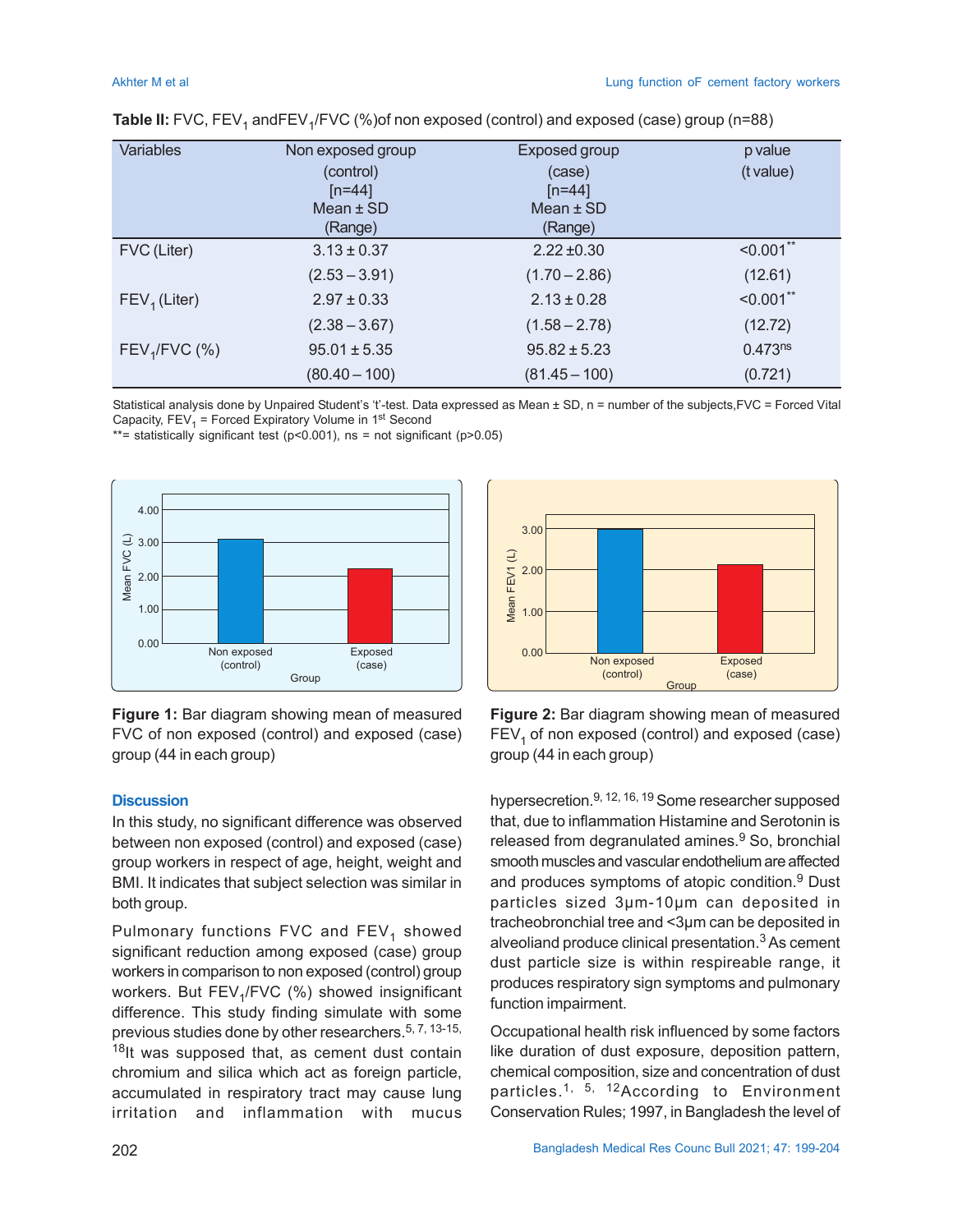suspended particulate matter (SPM) are fixed at below 200µg/m<sup>3</sup>.<sup>20</sup> Butthe research work carried out in which factory, SPM was 230  $\mu$ g/m $^3$ , which is slightly more than the recommended level for our country.

Some researchers proposed that pulmonary function reductionmight be due to inadequate dust control system, overtime duty, improper use of personal protective equipment (PPE).<sup>10, 13, 21</sup> In this study, it was observed that the workers were using PPE though they used non medicated cotton face mask. So, in this study FVC,  $FEV<sub>1</sub>$  reduction among exposed (case) group may be due to their inappropriate and interrupted use of PPE or poor quality facemaskused by the workers. Inadequate dust filtration system of that factory may be also responsible for pulmonary function impairment.

Non significant difference regarding  $\mathsf{FEV}_{\mathfrak{q}}\mathsf{/FVC}$  (%) may be due proportionate reduction of both FVC and  $FEV<sub>1</sub>$ of exposed (case) workers.<sup>22</sup> It was also supposed that unaltered FEV<sub>1</sub>/FVC (%)may be due to restrictive type lung function impairment.<sup>5, 7, 14, 23</sup> As x-ray chest or surface electromyography of the workers were not done, so it was not confirmed that the study subjects had restrictive type lung function impairment or not. Study done by Meo SA *et al*. in 2002 suggested that reduced lung and chest wall compliance among dust exposed workers might be responsible for restrictive changes in lung.22 It was confirmed by impairment of intercostal muscle performance by surface electromyography (SEMG)in that study. 22

Some study findings dissimulate with this study result. Sumana PV et al in 2016 and Rafeemanesh E *et al.* in 2015 was observed insignificant change of pulmonary functions among cement exposed worker.<sup>6, 16</sup> They supposed that the use of personal protective equipment by the workers under strict supervision and dust exposure level within threshold limit in their working area may responsible for insignificant impairment.  $6, 24$ 

This study result suggested that exposure to cement dust affect respiratory system and progressive lung function impairment of workers. If pre-employment and periodic health checkup at least once in a year can be ensured, the further impairment can be reduced and productivity of the workers can be increased.

### **Conclusion**

This study result concluded that cement dust exposure significantly reduced pulmonary functions.

Though exact mechanism is not known behind this reduction but it may be due to their improper dust filtration system or ineffective personal protective equipment by the workers and unawareness about the health risk related to cement.If further study can be done with large sample size, individual dust exposure level measurement and chest x-ray, it may provide more accurate result.

#### **Acknowledgement**

The authors acknowledge the support of study subjects and authority of Heidelberg Cement Factory Bangladesh Ltd. Chattogram and Department of Physiology, CMC, Chattogram for giving the permission and laboratory instrument uses.

*Conflict of interest:* The authors declare no conflict of interest. *Funding:* None. *Ethical approval:* IRB of Chittagong Medical College, Bnagladesh *Submitted:* 25 February 2021 *Final revision received:* 17 May 2021 *Accepted:* 30 June 2021 *Published:* 01August 2021

#### **References**

- 1. Aljeesh Y, Madhoun WA, Jabaly EI. Effect of exposure to cement dust on pulmonary function among cement plants workers in the middle Governorate, Gaza, Palestine. Public Health Research. 2015;5:129-34. DOI: 10.5923/j.phr.20150505.01
- 2. Rampuri S. Study and analysis of occupational and health diseases in cement industries. International Journal of Advance Research and Development. 2017;2:1-7. Available from:https://www.ijarnd.com/manuscripts/v2i3/ V2I3-1139.pdf
- 3. Manjula R, Praveena R, Clevin RR, Ghattargi CH, Dorle AS, Lalitha DH. Effects of occupational dust exposure on the health status of Portland cement factory worker. International Journal of Medicine and Public health. 2013;3:192-96.

DOI: 10.4103/2230-8598.118963

- 4. Driscoll T, Nelson DI, Steenland K, Leigh J, Barrientos MC, Fingerhut M et al. The global burden of non-malignant respiratory disease due to occupational airborne exposures. American Journal of Industrial Medicine. 2005:1-17. Available from: https://www.who.int/quantifying\_ ehimpacts/ global/4airbornexposure.pdf
- 5. Mirzaee R, Kebriaei A, Hashemi SR, Sadeghi M, Shahrakipour M. Effects of exposure to portland cement dust on lung